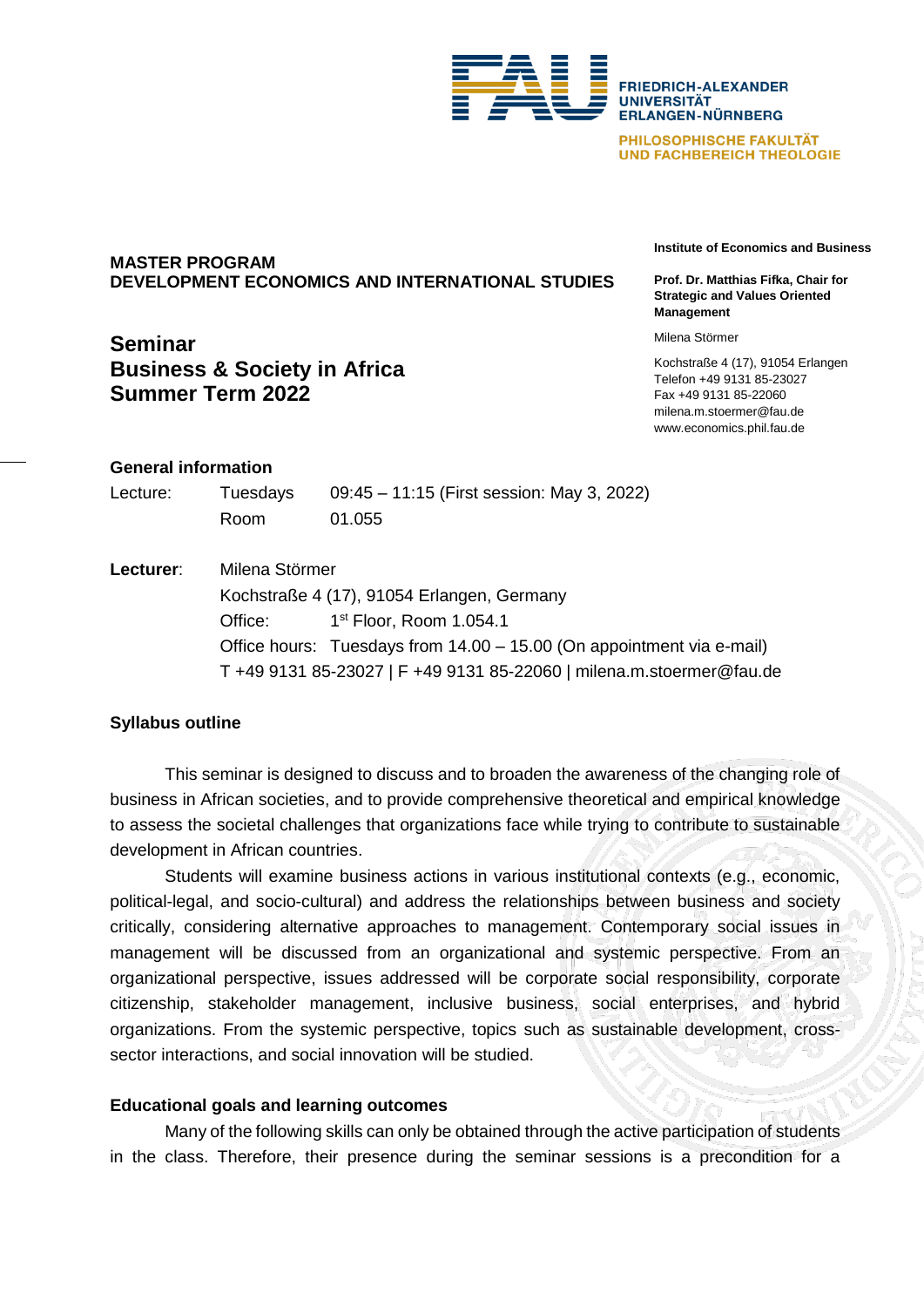**Seminar: Business & Society in Africa Summer Term 2022**



successful skill development process. Students participating successfully in this seminar will develop the following skills:

# *Subject-specific skills*

- Students analyze the changes in the role of business in African societies taking into consideration multiple institutional contexts (e.g., economic, political-legal, and socio-cultural).
- Students reflect and evaluate the different theoretical approaches that explain the particularities of the business and society relationships in Africa.
- Students develop and produce a case study that explains a particular issue of the business and society relationships in Africa.

# *Methodological skills*

- Students answer independently a research question regarding a particular issue related to the business and society relationships in Africa.
- Students plan, conduct research, evaluate, and analyze scientific literature related to an issue considered relevant for a better understanding of the business and society relationships in Africa.
- Students produce a case study that exemplifies a particular issue related to business and society relationships in Africa.

### *Personal skills*

- Students evaluate their strengths and weaknesses in relation to their presentation and communication skills.
- Students evaluate their strengths and weaknesses in relation to their organizational skills.
- Students reflect upon their behavior as part of the global business community under consideration of fundamental ethical questions and the consequences for society.

*Social skills*

- Students present a clear and effective issue related to the complex relationships of business and society in Africa
- Students communicate clear and respectful arguments and points of view in the classroom.
- Students give fellow students constructive feedback on their presentations.

### **Course design and assignments**

During the first session (Tuesday, May 3, 2020), students receive a brief description of the different topics available to work on during the semester. The individual selection of the topic takes place during the first week via StudOn.

Important: By selecting a topic for a presentation, students confirm their enrollment in this seminar.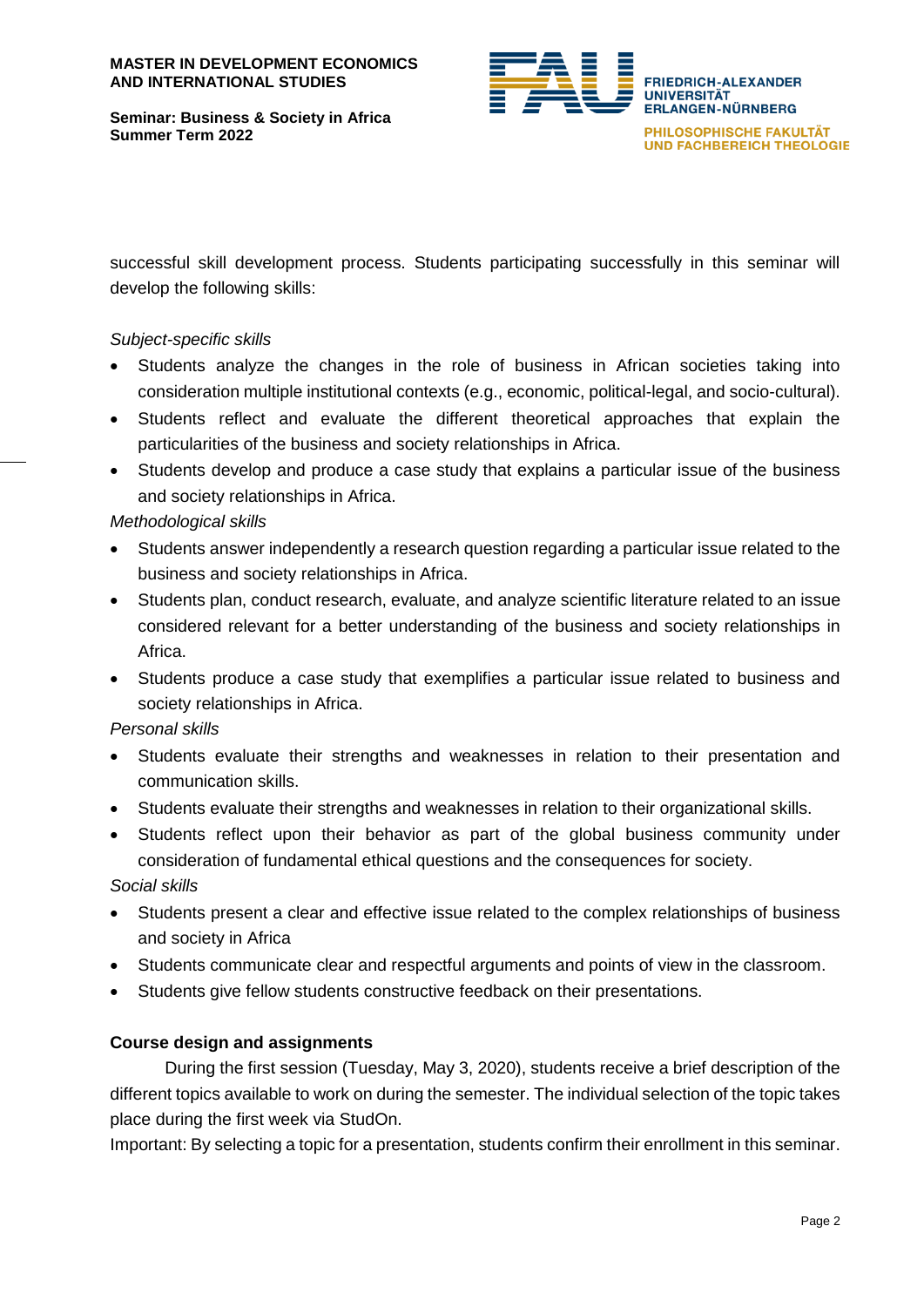#### **MASTER IN DEVELOPMENT ECONOMICS AND INTERNATIONAL STUDIES**

**Seminar: Business & Society in Africa Summer Term 2022**



Each topic should be explored in the context of a specific real case study. Proposed topics are listed below, and some readings per topic are suggested to get students started on their research. Students are expected to do an extensive *literature review* on the topics selected for their paper assignment. If students are interested in topics that are not listed below, it is possible to discuss the possibility of including other topics related to the content of the seminar. In that case, students should bring a clear topic statement and a few literature references to the first session to be used for evaluation and decision making.

During the sessions in the first weeks, the lecturer will make some introductory theoretical presentations and provide advice on presentation skills and research strategies. Students' presentations are no longer than 45 minutes, which will include (1) a theoretical part that should not be longer than 20 minutes, and (2) a case study part that should not be longer than 15 minutes, so that ample time is left for questions and discussion (a maximum of 45 minutes per topic). Every student will be individually evaluated.

Based on a 360 degrees' approach to skills development, students will be actively involved in the development and evaluation of presentation skills. For that reason:

- Students will provide feedback to their colleague's presentations after every session.
- Students will reflect and evaluate the outcome of their presentation using a self-assessment instrument.
- Besides, the lecturer will provide feedback to every presenter.

With the input received during the presentation and with the results of the case discussion, students should prepare their seminar paper that includes a theoretical part and a case study part. It is suggested to use the case study research method for the development of the paper.

However, the methodology will be discussed with the lecturer based on the research question proposed. The research question proposed should be submitted before **May 24, 2022**. The seminar paper should have no less than 5000 words and no more than 5500 words (Excluding: Title page, bibliography, graphs, and annexes; approx. 15 pages in total). The deadline for submission of papers (in print and digital form) is **August 15, 2022.** Further guidance for writing the seminar paper and preparing presentations will be provided during the first sessions and on StudOn.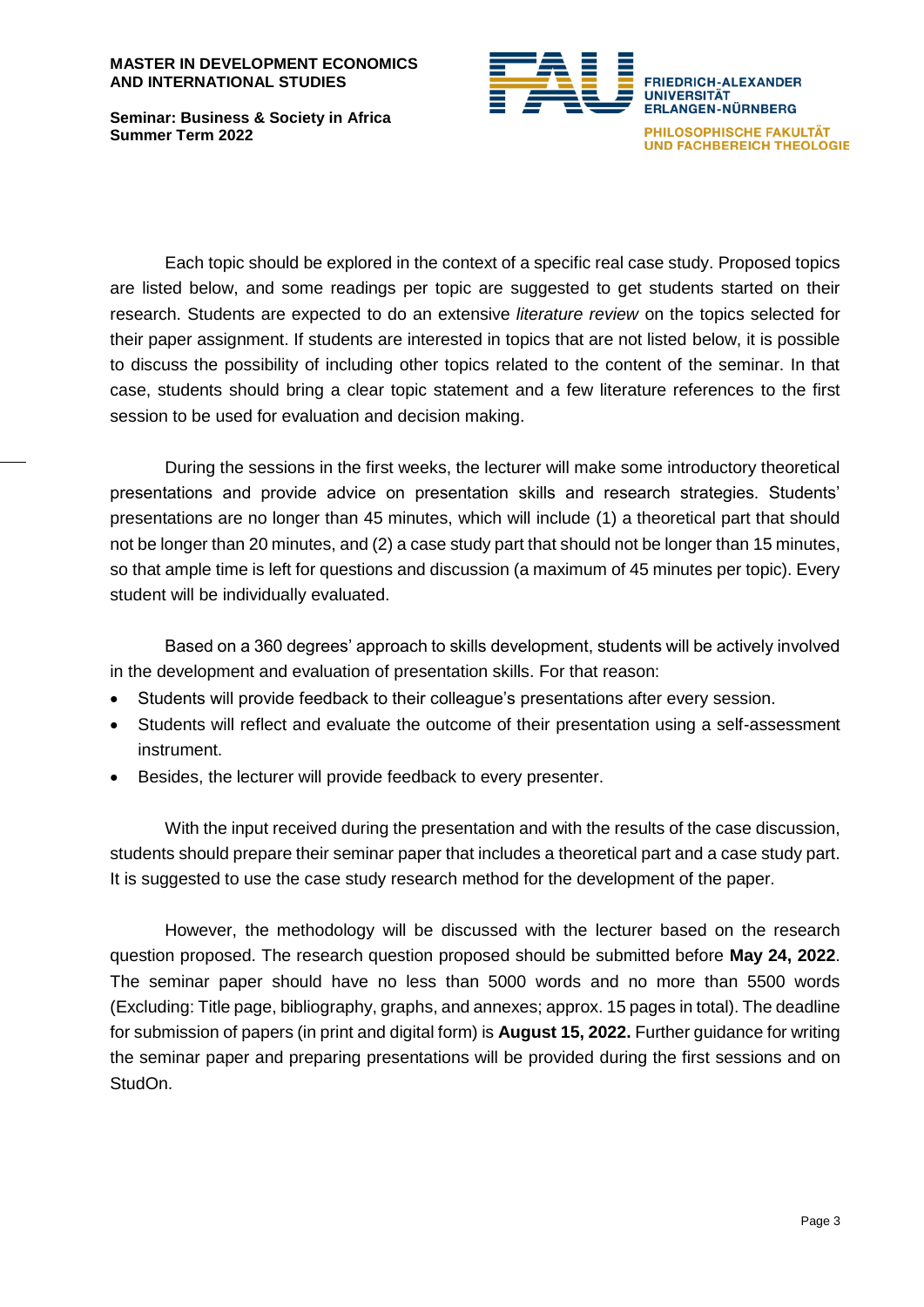**FRIEDRICH-ALEXANDER UNIVERSITÄT ERLANGEN-NÜRNBERG** PHILOSOPHISCHE FAKULTÄT **UND FACHBEREICH THEOLOGIE** 

**Seminar: Business & Society in Africa Summer Term 2022**

### **Assessment for Students of the Master Development Economics and International Studies**

The final grade of the seminar consists of a presentation that includes a theoretical topic and a case study presentation (33%), and a seminar paper (67%). If a student presents and does not submit a paper by the agreed deadline, the student will have one retake opportunity. The examination conditions for a retake will be explained during the first session of the seminar.

# **Topics available for discussion in the order of presentation:**

- 1. A comparison of corporate social responsibility and corporate sustainability in developed countries, developing countries, and emergent economies.
- 2. Managing the global-local dilemma: The subsidiaries of multinational corporations in African countries and their corporate social responsibility.
- 3. Corporate social responsibility and/or corporate sustainability in African countries
- 4. The social responsibility and sustainability of African small and medium-sized enterprises.
- 5. The challenges of informality, the shadow economy, and business sustainability in Africa.
- 6. Multilateral development institutions and their role in reframing business and society relationships in Africa.
- 7. Socially inclusive business in Africa and their contribution to sustainability.
- 8. Social entrepreneurship and social enterprises in African countries.
- 9. Fairtrade in Africa: Understanding the role of the Fairtrade in Africa.
- 10. Fair fashion in Africa: Understanding the role of fair fashion in Africa.
- 11. Private-Public-Partnerships for development in Africa: Understanding the dynamics.
- 12. Political corporate social responsibility in Africa.
- 13. The rise of corporate social responsibility public policies: The effect on African countries.
- 14. Corporate social responsibility decoupling in Africa.
- 15. Business-NGO collaboration in Africa: Understanding the dynamics.
- 16. Social innovation in Africa.
- 17. Alternative business and development approaches in Africa.
- 18. The role of corporate social responsibility in the Digital Age in Africa.

### **Recommended literature on business & society**

Carroll, A. and Buchholtz, A.K. (2015) Business & Society: Ethics, Sustainability, and Stakeholder Management, Ninth Edition, Stamford, CT: Cengage Learning.

Lawrence, A.T. and Weber, J. (2014) Business and Society: Stakeholders, Ethics, Public Policy, Fourteenth Edition, International Edition, Singapore: McGraw Hill Education.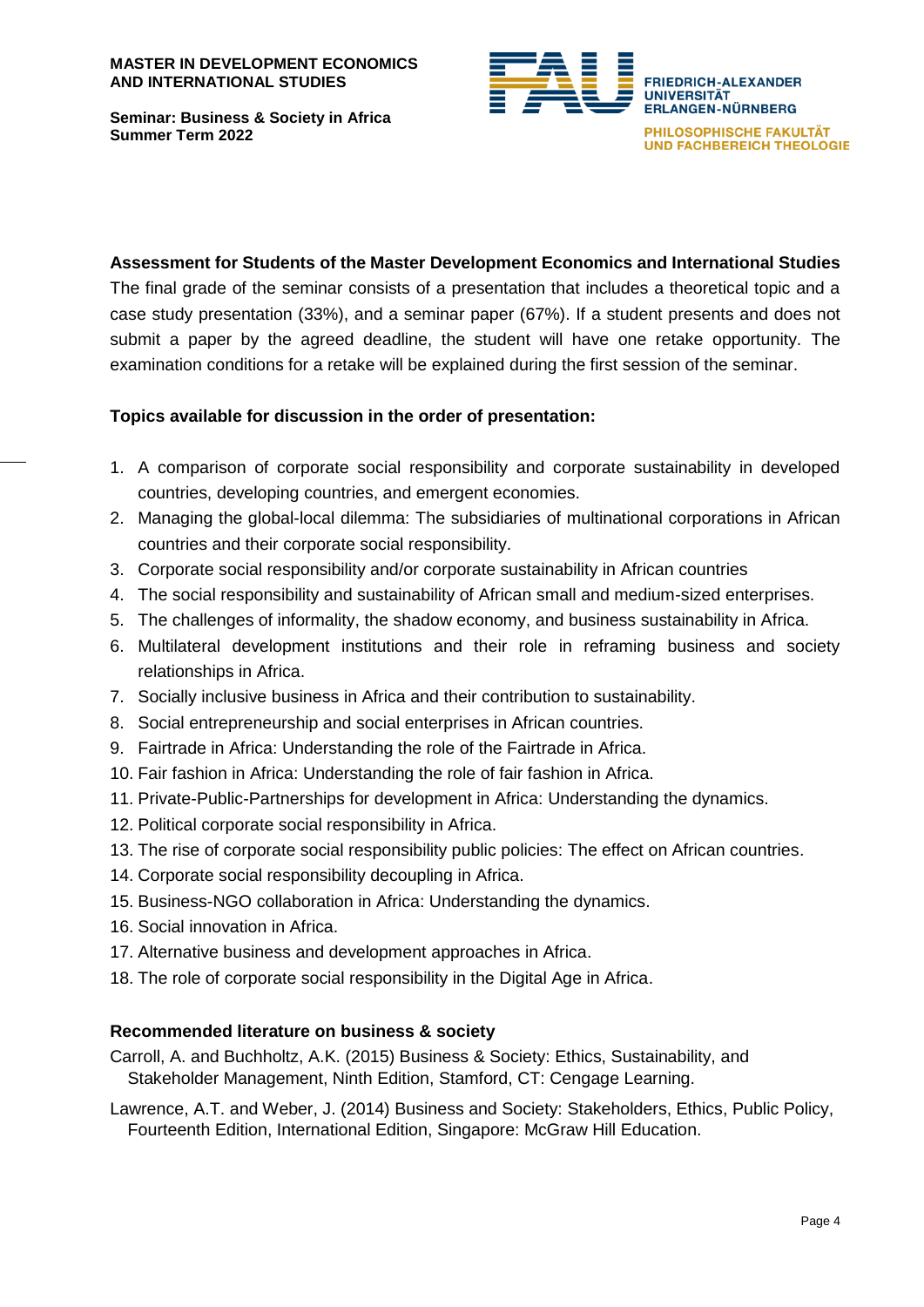**Seminar: Business & Society in Africa Summer Term 2022**



Lissuer, R.N. and Sherman, H. (2014) Business, Society, and Government Essentials: Strategy and Applied Ethics, Second Edition, New York: Routledge.

# *Further literature on business & society:*

- Alizadeh, Amin. 2022. "The Drivers and Barriers of Corporate Social Responsibility: A Comparison of the MENA Region and Western Countries." *Sustainability* 14 (2): 909. https://doi.org/10.3390/su14020909.
- Alvord, S. H., Brown, L. D., & Letts, C. W. (2004). Social Entrepreneurship and Societal Transformation. *Journal of Applied Behavioral Science*, 40(3), 260–282.
- Austin, J. E., & Seitanidi, M. M. (2012a). Collaborative Value Creation: A Review of Partnering Between Nonprofits and Businesses: Part I. Value Creation Spectrum and Collaboration Stages. *Nonprofit and Voluntary Sector Quarterly*, 41(5), 726– 758.
- Battilana, J., & Dorado, S. (2010, December 1). Building Sustainable Hybrid Organizations: The Case of Commercial Microfinance Organizations. *Academy of Management Journal*.
- Battilana, J., Lee, M., Walker, J., & Dorsey, C. (2012). In Search of the Hybrid Ideal. *Stanford Social Innovation Review*, 10(3), 50–55.
- Blowfield, Michael, and Jedrzej George Frynas. 2005. "Setting New Agendas: Critical Perspectives on Corporate Social Responsibility in the Developing World." *International Affairs* 81 (3).

Dobers, P., & Halme, M. (2009). Corporate social responsibility and developing countries. *Corporate Social Responsibility and Environmental Management*, 16(5), 237–249.

- Gugler, P., & Shi, J. Y. J. (2009). Corporate social responsibility for developing country multinational corporations: lost war in pertaining global competitiveness? *Journal of Business Ethics*, 87(1), 3–24.
- Haigh, N., & Hoffman, A. J. (2012). Hybrid organizations: The next chapter of sustainable business. *Organizational Dynamics*, 1–9.
- Husted, B. W., & Allen, D. B. (2006). Corporate Social Responsibility in the Multinational Enterprise: Strategic and Institutional Approaches. *Journal of International Business Studies,* 37(6), 838–849.
- Jamali, D. (2010). The CSR of MNC Subsidiaries in Developing Countries: Global, Local, Substantive or Diluted? *Journal of Business Ethics,* 93, 181–200.
- Jamali, D., Lund-Thomsen, P., & Jeppesen, S. (2015). SMEs and CSR in Developing Countries. *Business & Society.*
- Jamali, D., Lund-Thomsen, P., & and Navjote, K. 2017. "CSR Institutionalized Myths in Developing Countries." *Business & Society* 56 (3): 454–86. https://doi.org/10.1177/0007650315584303.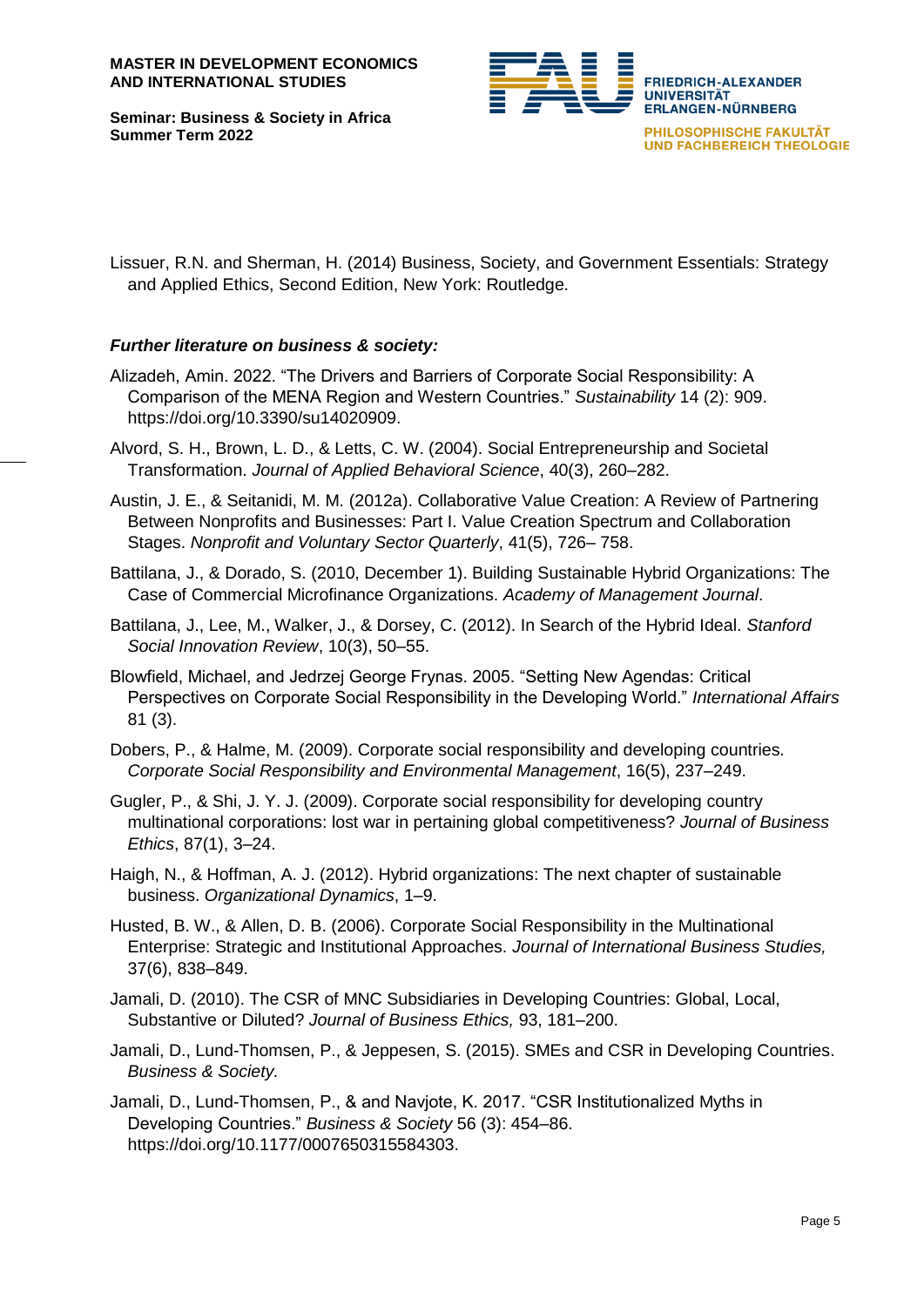#### **MASTER IN DEVELOPMENT ECONOMICS AND INTERNATIONAL STUDIES**

**Seminar: Business & Society in Africa Summer Term 2022**



- Kolk, A., Rivera-Santos, M., & Rufín, C. (2013). Reviewing a Decade of Research on the "Base/Bottom of the Pyramid" (BOP) Concept. *Business & Society*.
- Luken, R., & Stares, R. (2005). Small business responsibility in developing countries: a threat or an opportunity? *Business Strategy and the Environment,* 14(1), 38–53.
- Lund-Thomsen, P.; Jamali, D. and Vives, A. (2014) CSR in SMEs: an analysis of donor-financed management tools, *Social Responsibility Journal* 10 (4), 602-619.

Mair, J., & Martí, I. (2006). Social entrepreneurship research: A source of explanation, prediction, and delight. *Journal of World Business*, 41(1), 36–44.

- Mulgan, G. (2012) Social innovation theories: Can theory catch up with practice? In Hans-Werner Franz, Josef Hochgerner and Jürgen Howaldt (eds.) Challenge Social innovation: Potential for business, social entrepreneurship, welfare and civil society, pp. 19-42, Heidelberg: Springer.
- Newell, P. and Frynas, J.G. (2007), "Beyond CSR? Business, poverty, and social justice: an introduction", *Third World Quarterly,* Vol. 28 No. 4, pp. 669-681.
- Prahalad, C., & Hammond, A. (2002). Serving the world's poor, profitably*. Harvard Business Review*, 80(9), 48–59.
- Prieto-Carrón, M., Lund-Thomsen, P., Chan, A., Muro, A., & Bhushan, C. (2006). Critical perspectives on CSR and development: what we know, what we don't know, and what we need to know. International Affairs, 82(5), 977–987.
- Sachdeva, A. and Panfil, O. (2008), CSR Perceptions and Activities of Small and Medium Enterprises (SMEs) in Seven Geographical Clusters – Survey Report, UNIDO, Vienna.
- Seelos, C., & Mair, J. (2005). Social entrepreneurship: Creating new business models to serve the poor. *Business Horizons*, 48(3), 241–246.
- Visser, W. (2008) Corporate social responsibility in developing countries, in Andrew Crane, Abagail McWilliams, Dirk Matten, Jeremy Moon and Donald S. Siegel (eds.) The Oxford Handbook of Corporate Social Responsibility, pp. 473-502, Oxford: Oxford University Press.
- Vives, A. (2004) The role of multilateral development institutions in fostering corporate social responsibility, Development 47 (3), 45-52.
- Weerawardena, J., & Sullivan Mort, G. (2006). Investigating social entrepreneurship: A multidimensional model. *Journal of World Business*, 41, 21–35.

### **Recommended literature on Business & Society in** *Africa*

- Eweje, Gabriel. 2006. "The Role of MNEs in Community Development Initiatives in Developing Countries." *Business & Society* 45 (2): 93–129. https://doi.org/10.1177/0007650305285394.
- Ferri, Laura Maria, Matteo Pedrini, and Marco Minciullo. 2021. "Corporate Social Responsibility and Stakeholder Dialogue Under Institutional Voids: Decoupling the Role of Corporate Motives, Ethics, and Resources." *J Manag Gov.* https://doi.org/10.1007/s10997-021-09598-2.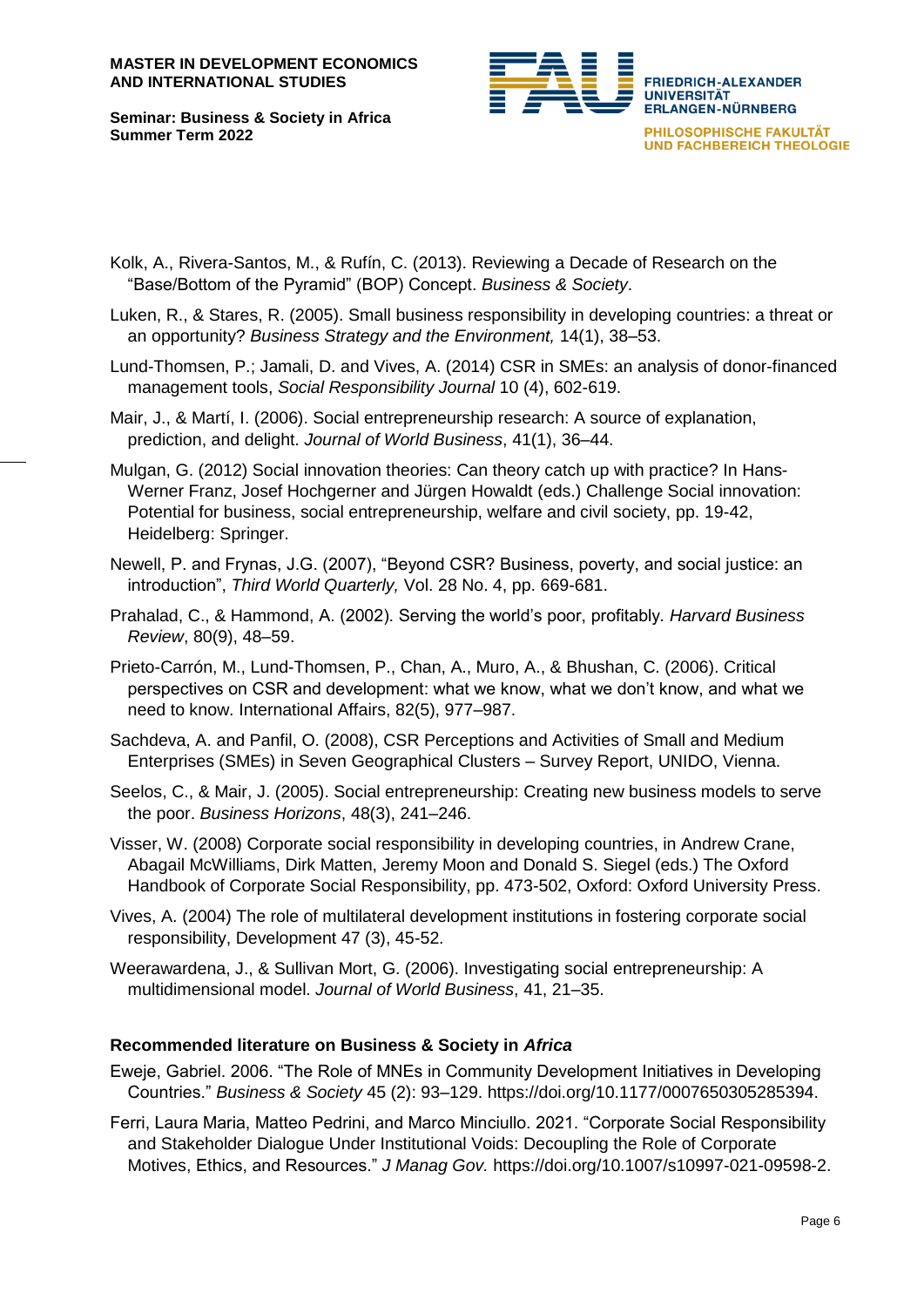**FRIEDRICH-ALEXANDER UNIVERSITÄT ERLANGEN-NÜRNBERG** PHILOSOPHISCHE FAKULTÄT **UND FACHBEREICH THEOLOGIE** 

**Seminar: Business & Society in Africa Summer Term 2022**

- Kivuitu, Mumo, Kavwanga Yambayamba, and Tom Fox. 2005. "How Can Corporate Social Responsibility Deliver in Africa? Insights from Kenya and Zambia." *International institute for Environment and development* 3.
- Kolk, Ans, and Miguel Rivera-Santos. 2018. "The State of Research on Africa in Business and Management: Insights from a Systematic Review of Key International Journals." *Business and society* 57 (3): 415–36. https://doi.org/10.1177/0007650316629129.
- Kühn, Anna-Lena, Markus Stiglbauer, and Matthias S. Fifka. 2018. "Contents and Determinants of Corporate Social Responsibility Website Reporting in Sub-Saharan Africa: A Seven-Country Study." *Business & Society* 57 (3): 437–80. https://doi.org/10.1177/0007650315614234.
- Littlewood, David, and Diane Holt. 2018. "Social Entrepreneurship in South Africa: Exploring the Influence of Environment." *Business & Society* 57 (3): 525–61. https://doi.org/10.1177/0007650315613293.
- Muthuri, Judy, and Victoria Gilbert. 2011. "An Institutional Analysis of Corporate Social Responsibility in Kenya." *Journal of Business Ethics* 98: 467–83.
- Ollong, Kingsly Awang. 2014. "The Paradox of Corporate Social Responsibility in Africa: Case of French Multinational Corporations." *International Journal of KNowledge and Innovation in Business* 2 (1): 39–77.
- Orock, Rogers Tabe Egbe. 2013. "Less-Told Stories About Corporate Globalization: Transnational Corporations and CSR as the Politics of (Ir)Responsibility in Africa." *Dialectic Anthropology* 37 (1): 27–50.
- Reddy, Colin David, and Ralph Hamann. 2018. "Distance Makes the (Committed) Heart Grow Colder: MNEs' Responses to the State Logic in African Variants of CSR." *Business & Society* 57 (3): 562–94. https://doi.org/10.1177/0007650316629127.
- Rossouw, G. J. 2005. "Business Ethics and Corporate Governance in Africa." *Business & Society* 44 (1): 94–106. https://doi.org/10.1177/0007650305274851.
- Seriki, Oluwasegun Oluwaseyi. 2020. "Looking Through the African Lenses: A Critical Exploration of the CSR Activities of Chinese International Construction Companies (CICCs) In Africa." *International Journal Corporate Social Responsibility* 5 (1). https://doi.org/10.1186/s40991-020-00055-1.
- Sorour, M. Karim, Philip J. Shrives, Ahmed Ayman El-Sakhawy, and Teerooven Soobaroyen. 2021. "Exploring the Evolving Motives Underlying Corporate Social Responsibility (CSR) Disclosures in Developing Countries: The Case of "Political CSR" Reporting." *AAAJ* 34 (5): 1051–79. https://doi.org/10.1108/AAAJ-07-2019-4080.
- Stachowicz-Stanusch, Agata, ed. 2016. *Corporate Social Performance in the Age of Irresponsibility-Cross National Perspective*. With the assistance of T. K. Cheruiyot and P. Onsando. Corporate Social Responsibility in Africa: Context, Paradoxes, Stakeholder Orientations, Contestations, and Reflections. Information Age Publishing, Inc.